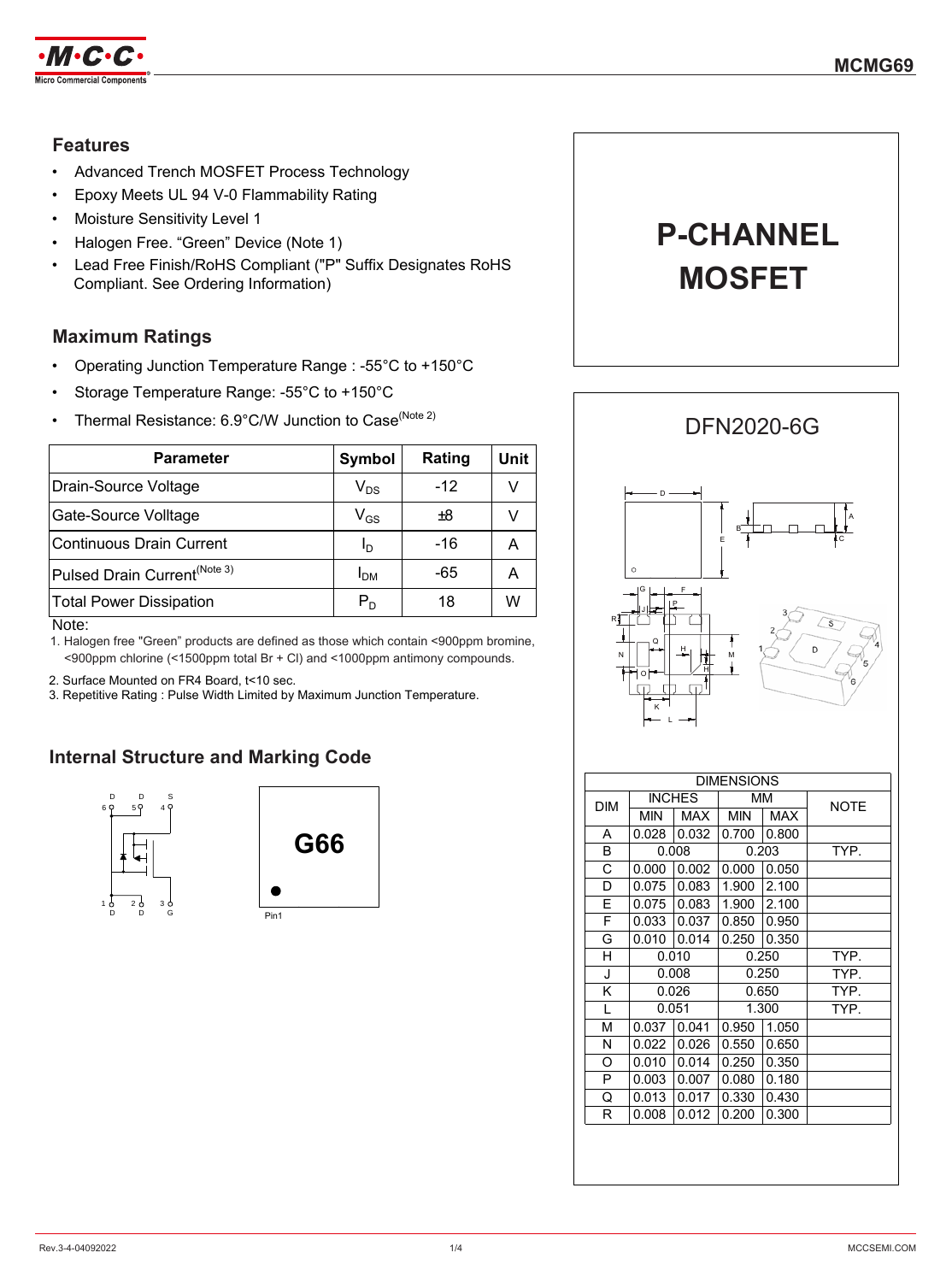

|  | Electrical Characteristics @ 25°C (Unless Otherwise Specified) |
|--|----------------------------------------------------------------|
|--|----------------------------------------------------------------|

| <b>Parameter</b>                               | <b>Symbol</b>       | <b>Test Conditions</b>                                                       | Min    | <b>Typ</b> | <b>Max</b> | <b>Unit</b> |
|------------------------------------------------|---------------------|------------------------------------------------------------------------------|--------|------------|------------|-------------|
| <b>Static Characteristics</b>                  |                     |                                                                              |        |            |            |             |
| Drain-Source Breakdown Voltage                 | $V_{(BR)DSS}$       | $V_{GS}$ =0V, I <sub>D</sub> =-250µA                                         | $-12$  |            |            | $\vee$      |
| Gate-Source Leakage Current                    | $I_{GSS}$           | $V_{DS}$ =0V, $V_{GS}$ = $\pm$ 8V                                            |        |            | ±100       | nA          |
| Zero Gate Voltage Drain Current                | $I_{DSS}$           | $V_{DS}$ =-12V, $V_{GS}$ =0V                                                 |        |            | $-1$       | μA          |
| Gate-Threshold Voltage <sup>(Note 4)</sup>     | $V_{GS(th)}$        | $V_{DS} = V_{GS}$ , I <sub>D</sub> =-250µA                                   | $-0.4$ | $-0.7$     | $-1$       | V           |
| Drain-Source On-Resistance <sup>(Note 4)</sup> |                     | $V_{GS} = -4.5V$ , $I_D = -6A$                                               |        | 12         | 21         | $m\Omega$   |
|                                                | $R_{DS(on)}$        | $V_{GS}$ =-2.5V, $I_{D}$ =-4A                                                |        | 15         | 27         |             |
| Diode Forward Current                          | $I_{\rm S}$         |                                                                              |        |            | $-16$      | A           |
| Diode Forward Voltage                          | $V_{SD}$            | $V_{GS}$ =0V, $I_S$ =-8A                                                     |        |            | $-1.2$     | $\vee$      |
| Forward tranconductance <sup>(Note 4)</sup>    | $g_{FS}$            | $V_{DS}$ =-5V, $I_{D}$ =-6.7A                                                | 20     |            |            | S           |
| Dynamic Characteristics <sup>(Note 5)</sup>    |                     |                                                                              |        |            |            |             |
| Input Capacitance                              | $C_{\mathsf{iss}}$  |                                                                              |        | 2700       |            |             |
| Output Capacitance                             | $C_{\rm oss}$       | $V_{DS}$ =-10V, $V_{GS}$ =0V, f=1MHz                                         |        | 680        |            | pF          |
| Reverse Transfer Capacitance                   | $C_{\text{rss}}$    |                                                                              |        | 590        |            |             |
| Switching Characteristics <sup>(Note 5)</sup>  |                     |                                                                              |        |            |            |             |
| <b>Total Gate Charge</b>                       | $Q_{q}$             | $V_{DS}$ =-6V, $V_{GS}$ =-4.5V, $I_D$ =-10A                                  |        | 35         | 48         |             |
| Gate-Source Charge                             | $Q_{gs}$            |                                                                              |        | 5          |            | nС          |
| Gate-Drain Charge                              | $Q_{gd}$            |                                                                              |        | 10         |            |             |
| Turn-On Delay Time                             | $t_{d(on)}$         | $V_{DD}$ =-10V, $I_D$ =-1A<br>$V_{GS}$ =-4.5V, R <sub>GEN</sub> =10 $\Omega$ |        | 11         |            |             |
| Turn-On Rise Time                              | $t_r$               |                                                                              |        | 35         |            |             |
| Turn-Off Delay Time                            | $t_{d(\text{off})}$ |                                                                              |        | 30         |            | ns          |
| Turn-Off Fall Time                             | $t_f$               |                                                                              |        | 10         |            |             |

Note 4. Pulse Test : Pulse Width≤300μs, Duty Cycle ≤ 2%.

5. Guaranteed by Design, Not Subject to Production Testing.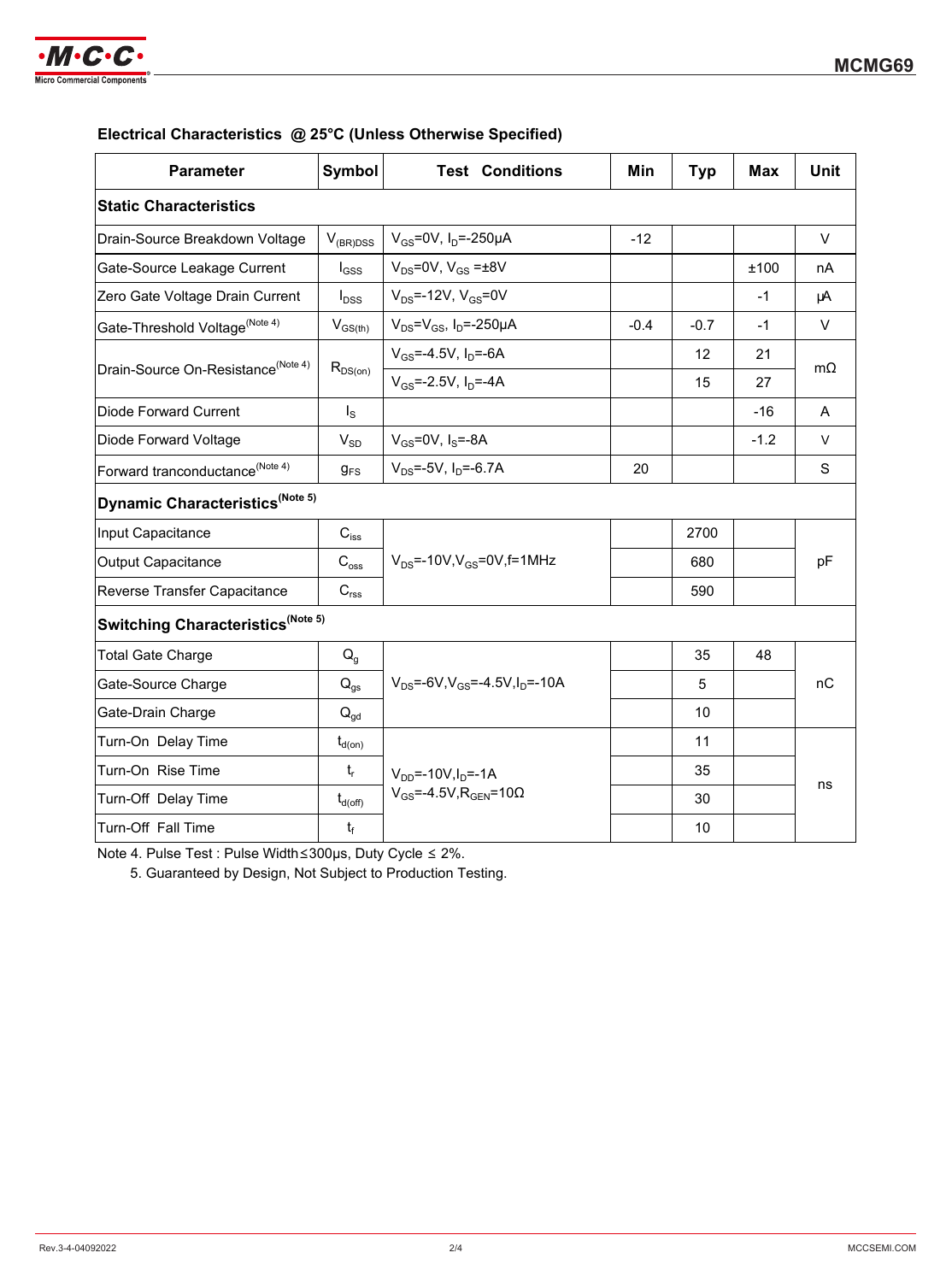

# **Curve Characteristics**